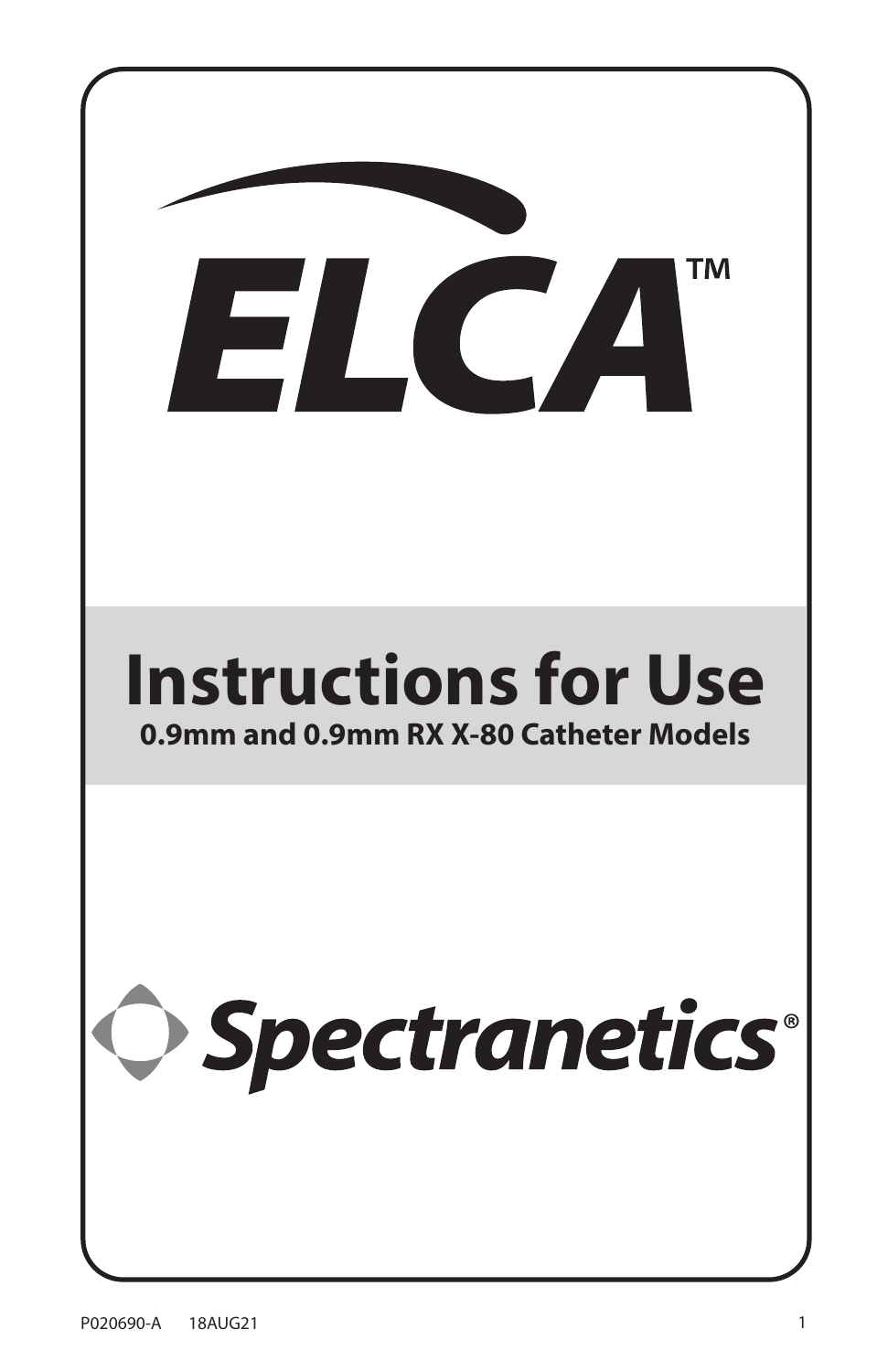

**0.9mm and 0.9mm RX X-80 Catheter Models**

# **Table of Contents**

| 1.  |  |
|-----|--|
| 2.  |  |
| 3.  |  |
| 4.  |  |
| 5.  |  |
| 6.  |  |
| 7.  |  |
| 8.  |  |
| 9.  |  |
| 10. |  |
| 11. |  |
| 12. |  |
| 13. |  |
|     |  |

### **Caution: Federal (USA) law restricts this device to sale by or on the order of a physician with appropriate training.**

### **1. Description**

**Over-The-Wire (OTW) catheters** are constructed of multiple fiber optics arranged concentrically around a guidewire lumen and are intended for use in the coronary vasculature for recanalization of obstructed arteries. A side arm adapter located at the proximal end of the usable length facilitates the use of the laser catheter over a 0.014" guidewire. When connected to the CVX-300® Excimer Laser System or the Philips Laser System, the recommended operating parameters are: fluence 30-80 mJ/mm2 at a pulse rate of 25-80 Hz.

**Rapid exchange (RX) catheters** consists of optical fibers encased within a polyester shaft. There are two major portions of the laser catheter shaft, the proximal portion which terminates at the laser connector, and the distal portion which terminates at the tip having direct patient contact. The fibers terminate at the distal tip within a polished adhesive end and at the proximal end within the laser connector. A radiopaque marker is located on the distal end of the laser catheter to aid localization within the coronary vasculature in conjunction with fluoroscopy. The guidewire lumen begins at the distal tip and is concentric with the fiber array, and exits the laser catheter 9 cm away from the distal tip which has direct patient contact. A proximal marker is located on the outer jacket of the laser catheter, 104 cm from the distal tip, to assist in the placement of the laser catheter within a femoral guiding catheter without the need for fluoroscopy. When connected to the CVX-300® Excimer Laser System or the Philips Laser System, the operating parameters are: fluence 30-80 mJ/mm2 at a pulse rate of 25-80 Hz.

### **Mechanism of Action for ELCA Catheters**

The multifiber laser catheters transmit ultraviolet energy from the laser system to the obstruction in the artery. The ultraviolet energy is delivered to the tip of the laser catheter to photoablate fibrous, calcific, and atheromatous lesions, thus recanalizing diseased vessels (photo ablation is the process by which energy photons cause molecular bond disruption at the cellular level without thermal damage to surrounding tissue). The Spectranetics laser catheters have a proprietary lubricious coating to ease their trackability through coronary vessels.

### **Glossary of Special Terms**

Antegrade Fashion = In the direction of blood flow.

Baseline Angiography = Record of the cardiac muscle and blood vessels prior to a given interventional angioplasty procedure. Retrograde Fashion = In the direction opposite to blood flow.

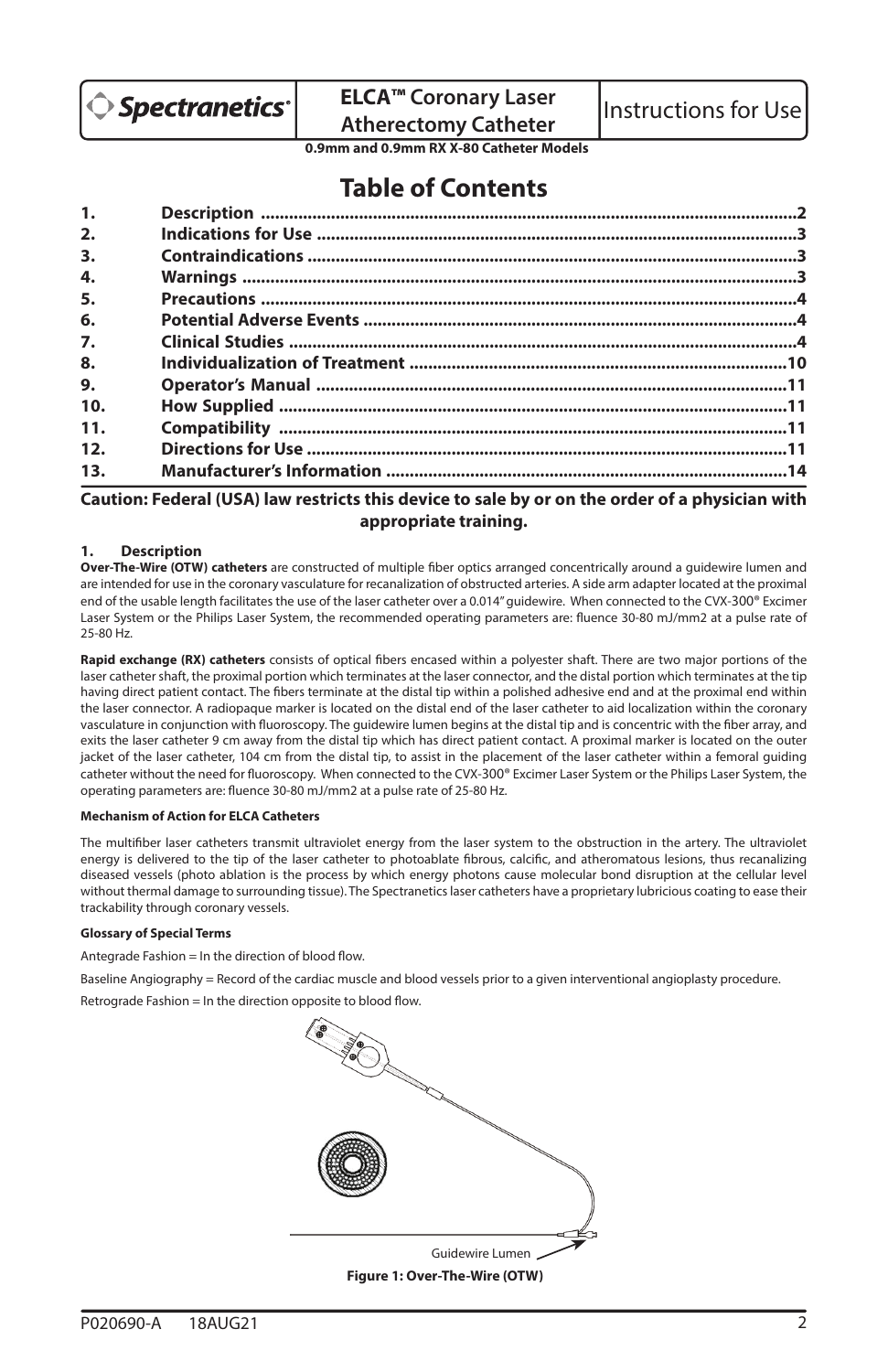

### **Table 1.1 ELCA X-80 Coronary Laser Atherectomy Catheter Models (OTW)**

| <b>Device</b><br><b>Description</b> | <b>Model</b><br><b>Number</b> | <b>Max. Guidewire</b><br><b>Compatibility</b><br>(in.) | Max. Tip<br><b>Diameter</b><br>(in.) | Max. Tip<br><b>Diameter</b><br>(mm) | <b>Sheath</b><br><b>Compatibility</b><br>(Fr) | Working<br>Length<br>(c <sub>m</sub> ) |  |
|-------------------------------------|-------------------------------|--------------------------------------------------------|--------------------------------------|-------------------------------------|-----------------------------------------------|----------------------------------------|--|
| <b>OTW Catheter Specifications</b>  |                               |                                                        |                                      |                                     |                                               |                                        |  |
| $0.9$ mm                            | 110-002                       | 0.014                                                  | 0.038                                | 0.97                                | 4                                             | $135 + 5$                              |  |



#### **Figure 2: Rapid Exchange (RX)**

### **Table 1.2 ELCA Coronary Laser Atherectomy Catheter Models (RX)**

| <b>Device</b><br><b>Description</b>         | <b>Model</b><br><b>Number</b> | <b>Max. Guidewire</b><br><b>Compatibility</b><br>(in.) | Max. Tip<br><b>Diameter</b><br>(in.) | Max. Tip<br><b>Diameter</b><br>(mm) | <b>Sheath</b><br><b>Compatibility</b><br>(Fr) | Working<br>Length<br>(c <sub>m</sub> ) |
|---------------------------------------------|-------------------------------|--------------------------------------------------------|--------------------------------------|-------------------------------------|-----------------------------------------------|----------------------------------------|
| Rapid Exchange (RX) Catheter Specifications |                               |                                                        |                                      |                                     |                                               |                                        |
| $0.9$ mm                                    | 110-004                       | 0.014                                                  | 0.038                                | 0.97                                | 4                                             | $135 + 5$                              |

### **2. Indications for Use**

The X-80 Laser Catheters used in conjunction with the Spectranetics CVX-300® Excimer Laser System or the Philips Laser System are intended for use in patients with single or multivessel coronary artery disease, either as a stand-alone modality or in conjunction with Percutaneous Transluminal Coronary Balloon Angioplasty (PTCA), and who are acceptable candidates for coronary artery bypass graft (CABG) surgery. Adjunctive balloon angioplasty was performed, at the clinical investigator's discretion, for 85% of the lesions treated. The following **Indications for Use, Contraindications and Warnings** have been established through multicenter clinical trials. Clinical experience has provided reasonable assurance that the multifiber laser catheter models are safe and effective for the following indications:

- Occluded saphenous vein bypass grafts
- Ostial lesions
- Long lesions (greater than 20 mm in length)
- Moderately calcified stenoses (Heavily calcified stenoses are those lesions that demonstrate complete calcification when identified under fluoroscopy by angiography prior to the procedure. Moderately and slightly calcified stenoses are all others.)
- Total occlusions traversable by a guidewire
- Lesions which previously failed balloon angioplasty (This includes those lesions that were treated unsuccessfully by PTCA. Lesions that have undergone a complicated PTCA procedure are not included in this category.)

These lesions must be traversable by a guidewire and composed of atherosclerotic plaque and/or calcified material. The lesions should be well defined by angiography.

#### **3. Contraindications**

- Patient has acute thrombosis.
- Lesion is in an unprotected left main artery.
- Patient has experienced an acute myocardial infarction.
- Patient has ejection fraction of less than 30%.
- Lesion is beyond acute bends or is in a location within the coronary anatomy where the catheter cannot traverse.
- Guidewire cannot be passed through the lesion.
- Lesion is located within a bifurcation.
- Patient is not an acceptable candidate for bypass graft surgery.

### **4. Warnings**

Federal (USA) law restricts this device to sale by or on the order of a physician with appropriate training.

A clinical investigation did not demonstrate safety and effectiveness in lesions amenable to routine PTCA or those lesions not mentioned in the Indications for Use, above.

The effect of adjunctive balloon angioplasty on restenosis, as opposed to laser alone, has not been studied.

Physicians should exercise care when treating patients for coronary artery disease with the CVX-300® Excimer Laser System or the Philips Laser System.

Spectranetics Coronary Laser Atherectomy Catheter require software version 3.712 or 3.812 or higher when used with the CVX-300® and software version 1.0 (b5.0.3) or higher when used with the Philips Laser System.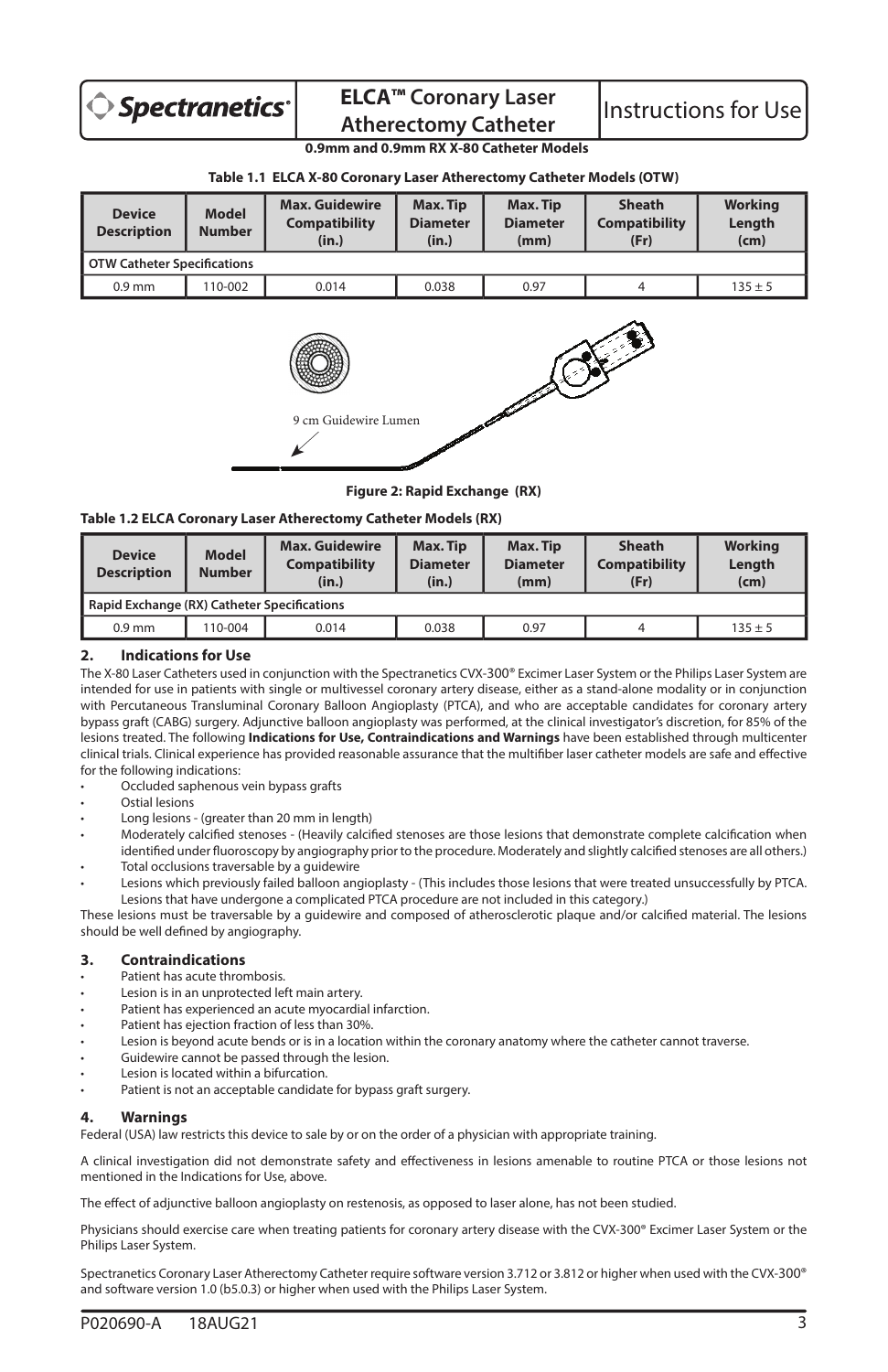

This device is designated for use solely as a component of the Spectranetics CVX-300® Excimer Laser System or the Philips Laser System.

Adequate instructions for the safe installation of the Spectranetics CVX-300® Excimer Laser System and the Philips Laser System are provided in servicing information provided by Spectranetics and should be followed.

The use of the laser system is restricted to physicians who are trained in angioplasty, Percutaneous Transluminal Coronary Angioplasty (PTCA) and who meet the training requirements listed below. These requirements include, but are not limited to:

- 1. Training of laser safety and physics.
- 2. Review of patient films of lesions that meet the indications for use.<br>A review of cases demonstrating the ELCA technique in lesions that
- A review of cases demonstrating the ELCA technique in lesions that meet the indications for use.
- 4. A review of laser operation followed by a demonstration of the laser system.
- 5. Hands on training with the laser system and appropriate model.
- 6. A fully trained Spectranetics representative will be present to assist for a minimum of the first two cases.
- 7. Following the formal training session, Spectranetics will make available additional training if so requested by the physician, support personnel, the institution or Spectranetics.

#### **5. Precautions**

This catheter has been sterilized using Ethylene Oxide and is supplied STERILE. The device is designated and intended for **SINGLE USE ONLY** and must not be resterilized and/or reused.

#### **DO NOT resterilize or reuse this device, as these actions can compromise device performance or increase the risk of crosscontamination due to inappropriate reprocessing.**

#### **Reuse of this single use device could lead to serious patient injury or death and voids manufacturer warranties.**

Store in a cool, dry place. Protect from direct sunlight and high temperatures (greater than 60°C or 140°F).

The sterility of the product is guaranteed only if the package is unopened and undamaged. Prior to use, visually inspect the sterile package to ensure that the seals have not been broken. Do not use the catheter if the integrity of the package has been compromised. Do not use catheter product if its "Use Before Date," found on package labeling, has passed.

Before use, examine carefully all of the equipment to be used in the procedure for defects. Do not use any equipment if it is damaged.

After use, dispose of all equipment in accordance with applicable specific requirements relating to hospital waste, and potentially biohazardous materials.

Read the Operator's Manual (CVX-300®: 7030-0035 or 7030-0068, Philips Laser System: P018730) thoroughly before operating the laser system. Pay particular attention to the Warnings and Responsibility section of the manual which explains Notes, Cautions, and Warnings to be followed to ensure safe operation of the laser system.

During the procedure, appropriate anticoagulant and coronary vasodilator therapy must be provided to the patient. Anticoagulant therapy should be administered per the institution's PTCA protocol for a period of time to be determined by the physician after the procedure.

When performing percutaneous Excimer Laser Coronary Atherectomy (ELCA), on-site surgical backup should be included as a clinical consideration. If on-site surgical backup is not provided, then an agreement with an alternative hospital should be in place, in advance of the procedure, where the patient could be transferred in an emergency situation.

The results of clinical investigation indicated that patients with the following conditions are at a higher risk for experiencing acute complications:

Patients with diabetes

- Patients with a history of smoking
- Lesions within tortuous vessels

### **6. Potential Adverse Events**

Use of the Spectranetics CVX-300® Excimer Laser System or the Philips Laser system may contribute to the following complications:

• Dissection of the arterial wall • Perforation • Acute reclosure • Embolization • Aneurysm formation • Spasm Coronary artery bypass graft surgery **•** Thrombus Myocardial infarction **•** Arrhythmia • Filling defects • Death

No long term adverse effects of ELCA are known at this time.

### **7. Clinical Studies**

The ELCA Coronary Laser Atherectomy Catheters in these studies were used with the CVX-300® Excimer Laser System. The Philips Laser System provides the same output and operates at the same parameters as the CVX-300® Excimer Laser System; therefore, no new clinical data has been collected for ELCA with the Philips Laser System.

### **7.1 COMPARISON OF ELCA+PTCA TO PTCA ALONE IN RESTENOSED STENTS**

The Laser Angioplasty of Restenosed Stents (LARS) randomized trial was initiated to compare ELCA+PTCA to PTCA alone in diffuse (10-40mm) in-stent restenosis. First instances of restenosis in a subset of commercially available stainless steel stents were treated, with the primary endpoint being absence of Major Adverse Cardiac Events (MACE) at 6 months. An interim analysis of acute results was undertaken to obtain data to support the indication of ELCA in stents prior to the administration of intravascular brachytherapy.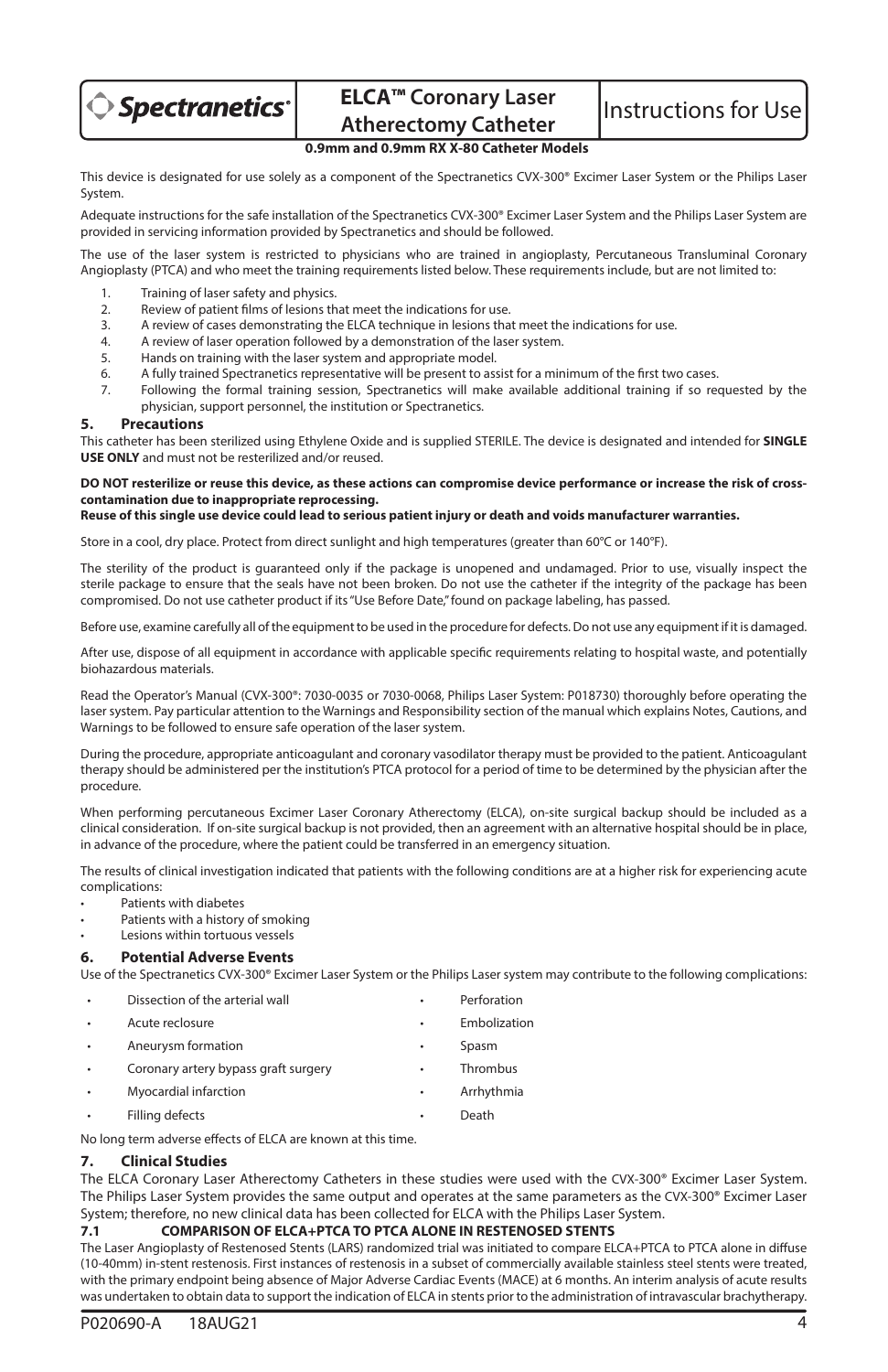> Spectranetics\*

**0.9mm and 0.9mm RX X-80 Catheter Models**

Following approval of the indication, LARS Trial recruitment was concluded after enrollment of 138 of the planned 320 patient study group. Sixty-six (66) patients were allocated to the excimer laser group and 72 patients were allocated to the balloon only control group. This cohort represents 43% of the planned study group. Due to the abbreviated study group and underpowered nature of the study analysis, statistical inferences cannot be finalized and accidental significance can occur. Analysis:

Baseline characteristics of 138 LARS patients were similar between the two groups. Trends were observed toward a higher incidence of prior myocardial infarction in the PTCA group and diabetes in the ELCA group. Lesion characteristics and locations were also similar, with approximately 83% of lesions having 11 - 20 mm length. Procedural success was equivalent in both groups. Quantitative coronary angiography (QCA) did not reveal differences between groups in pre- and post-procedural lumen diameters. At 6-month follow-up, in a subgroup of 49 patients who received a 6-month angiographic restudy, prior to removal of the protocol requirement, there was a trend towards improved percent diameter stenosis and fewer late total occlusions in the control group.

Similar procedural complications were observed in the two groups. In the PTCA-only group, there was a mild trend towards more balloon-induced dissection and stent damage in the form of stent strut distortion and changes in stent:vessel wall apposition. Adjudicated incidences of MACE were tabulated at hospital discharge, 30-day, 6- and 9-month follow-up intervals. There was a trend towards higher incidences of MACE in the ELCA group at each interval. This incidence was primarily driven by a higher rate of non-Q-wave myocardial infarction. In the ELCA group, two in-hospital deaths were observed, one secondary to renal failure and one secondary to chronic obstructive pulmonary disease (COPD).

|                                                                                                 | <b>ELCA</b>                                                        | <b>PTCA</b>                                                        | p     |
|-------------------------------------------------------------------------------------------------|--------------------------------------------------------------------|--------------------------------------------------------------------|-------|
| Patients                                                                                        | 66                                                                 | 72                                                                 |       |
| Age (years)                                                                                     |                                                                    |                                                                    |       |
| Mean (S.D.)                                                                                     | 62.9 (12.0)                                                        | 64.2 (11.7)                                                        | 0.540 |
| Females                                                                                         | 20 (30.3%)                                                         | 23 (31.9%)                                                         | 0.835 |
| Current Smoking                                                                                 | 15 (23.8%)                                                         | 12 (17.1%)                                                         | 0.340 |
| <b>Diabetes</b>                                                                                 | 27 (41.5%)                                                         | 22 (30.6%)                                                         | 0.180 |
| Hypertension                                                                                    | 48 (72.7%)                                                         | 58 (80.6%)                                                         | 0.276 |
| Hypercholesterolemia                                                                            | 53 (80.4%)                                                         | 54 (76.1%)                                                         | 0.548 |
| Canadian Classification<br>No angina<br>Class <sub>1</sub><br>Class II<br>Class III<br>Class IV | $2(3.0\%)$<br>10 (15.2%)<br>13 (19.7%)<br>20 (30.3%)<br>21 (31.8%) | $2(2.8\%)$<br>12 (16.7%)<br>20 (27.8%)<br>18 (25.0%)<br>20 (27.8%) | 0.820 |
| Prior MI                                                                                        | 23 (43.4%)                                                         | 31 (55.4%)                                                         | 0.212 |
| Prior CABG                                                                                      | 11 (20.8%)                                                         | 13 (23.6%)                                                         | 0.719 |

### **Table 7.1.1 Baseline Characteristics**

ELCA=excimer laser coronary angioplasty, PTCA=percutaneous transluminal coronary angioplasty, MI=myocardial infarction, CABG=coronary artery bypass grafts

|  | Table 7.1.2 Lesion Characteristics and Procedural Details |  |  |
|--|-----------------------------------------------------------|--|--|
|--|-----------------------------------------------------------|--|--|

|                       | <b>ELCA</b> | <b>PTCA</b> | p     |
|-----------------------|-------------|-------------|-------|
| Patients              | 66          | 72          |       |
| <b>Culprit Vessel</b> |             |             |       |
| LAD                   | 18 (27.3%)  | 26 (36.1%)  | 0.649 |
| <b>LCX</b>            | 21 (31.8%)  | 19 (26.4%)  |       |
| <b>RCA</b>            | 21 (31.8%)  | 19 (26.4%)  |       |
| <b>SVG</b>            | $6(9.1\%)$  | 7 (9.7%)    |       |
| Other                 | $\Omega$    | $1(1.4\%)$  |       |
| Lesion Length         |             |             |       |
| $<$ 10 mm             | 6(9.4%)     | $3(4.3\%)$  | 0.349 |
| 11-20 mm              | 53 (82.8%)  | 58 (82.9%)  |       |
| 21-30 mm              | 5(7.8%)     | 9 (12.9%)   |       |
| $>30$ mm              | $\mathbf 0$ | $\mathbf 0$ |       |
| Procedural Success +  | 55 (85.9%)  | 64 (88.9%)  | 0.603 |

LAD=left anterior descending artery, LCX=left circumflex artery, RCA=right coronary artery, SVG=saphenous vein graft † Procedural success defined as <50% stenosis without major in-hospital complications (death, myocardial infarction, or coronary artery bypass surgery).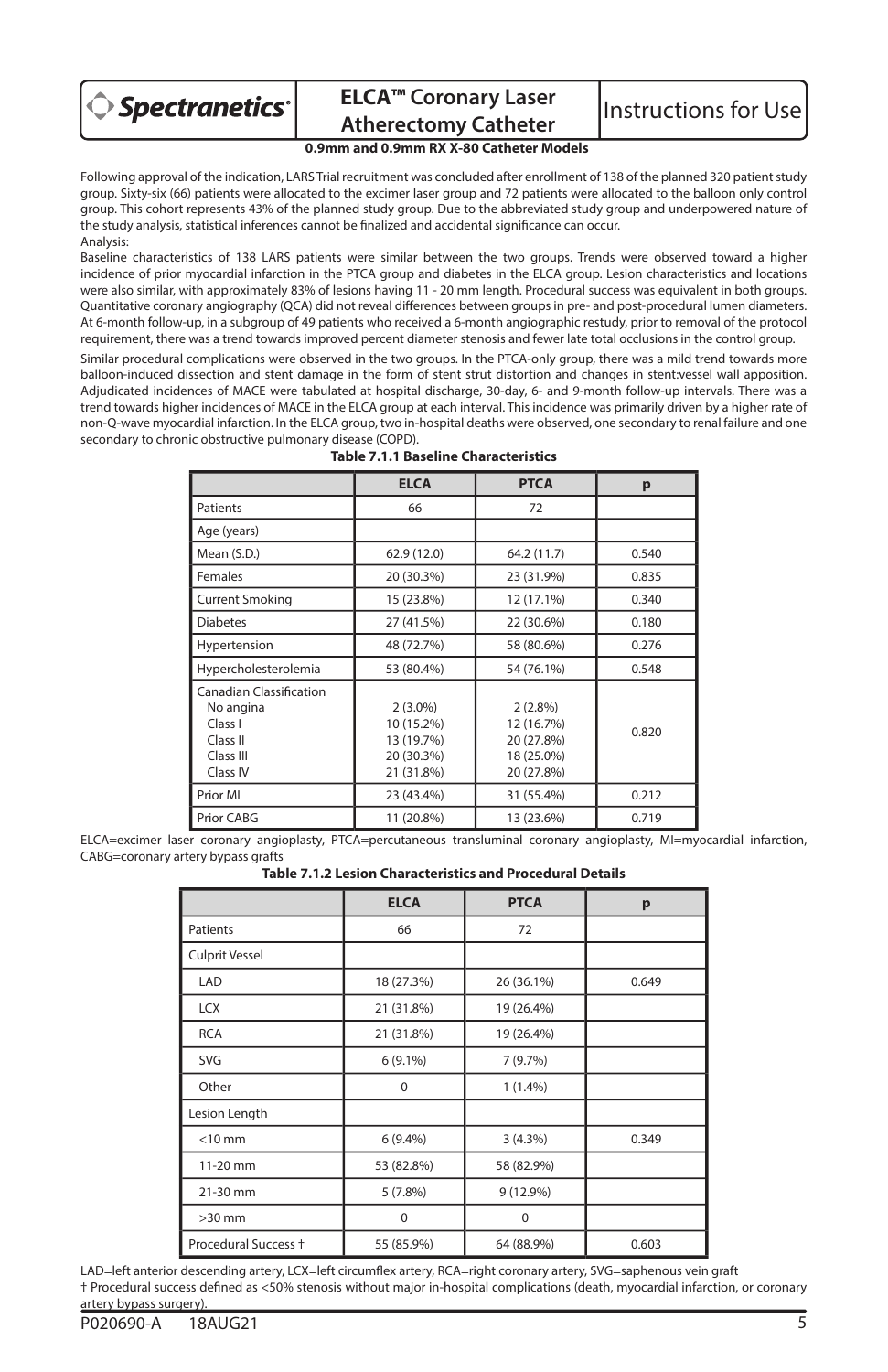

# **ELCA™ Coronary Laser ELCA<sup>™</sup> Coronary Laser** Instructions for Use<br>Atherectomy Catheter Instructions for Use

### **0.9mm and 0.9mm RX X-80 Catheter Models**

### **Table 7.1.3 Procedural Complications**

|                             | <b>ELCA</b> | <b>PTCA</b> | p     |
|-----------------------------|-------------|-------------|-------|
| Patients                    | 66          | 72          |       |
| Any dissection              | 7 (10.6%)   | 8 (11.1%)   | 1.000 |
| Acute thrombus              | $\Omega$    | $\Omega$    |       |
| <b>Haziness</b>             | $2(3.0\%)$  | $5(6.9\%)$  | 0.444 |
| No Reflow                   | $\Omega$    | $\Omega$    |       |
| Arrhythmia                  | $\Omega$    | 1(1.4%)     | 1.000 |
| <b>Acute Vessel Closure</b> | $\Omega$    | $\Omega$    |       |
| Occlusion of Side Branch    | $\Omega$    | $\Omega$    |       |
| Occlusion Non-target        | $1(1.5\%)$  | $\Omega$    | 0.478 |
| Coronary Spasm              | $2(3.0\%)$  | $\Omega$    | 0.227 |
| Coronary Embolism           | 1(1.5%)     | $\Omega$    | 0.478 |
| Coronary Perforation        | $3(4.5\%)$  | 1(1.4%)     | 0.349 |
| Other                       | $4(6.1\%)$  | $2(2.8\%)$  | 0.426 |
| Laser/stent damage          | $\Omega$    | n/a         |       |
| Balloon/stent damage        | $2(3.0\%)$  | 6(8.3%)     | 0.278 |

### **Table 7.1.4 Procedural Complications – Bail-out stenting**

|                                                       | <b>ELCA</b> | <b>PTCA</b> |       |
|-------------------------------------------------------|-------------|-------------|-------|
| Patients                                              | 66          | 72          |       |
| Any Bail-out Stenting                                 | 12 (18.8%)  | 8 (11.1%)   | 0.209 |
| Why bailed-out?                                       |             |             |       |
| <b>Residual Narrowing</b>                             | $1(8.3\%)$  | 3 (37.5%)   |       |
| Ischemia with ST changes or C dissection              | 0           |             |       |
| D, E or F dissection                                  | $1(8.3\%)$  | $2(25.0\%)$ | 1.000 |
| Reduction of TIMI flow at least 1 grade from baseline | 0           | 0           |       |
| Elective                                              | 5 (41.7%)   | 1(12.5%)    |       |
| Other                                                 | 5 (41.7%)   | $2(25.0\%)$ | 0.478 |

### **Table 7.1.5 Quantitative Coronary Angiography and Late Total Occlusion**

|                       | <b>ELCA</b> | <b>PTCA</b> | p     |
|-----------------------|-------------|-------------|-------|
| Patients              |             |             |       |
| Pre-Procedure         | 61          | 69          |       |
| Post-Procedure        | 60          | 69          |       |
| Follow-up             | 26          | 23          |       |
| Reference Diameter    | mm (SD)     | mm (SD)     |       |
| Pre-Procedure         | 2.8(0.6)    | 2.6(0.5)    | 0.014 |
| Post-Procedure        | 2.8(0.5)    | 2.6(0.5)    | 0.059 |
| Follow-up             | 2.7(0.5)    | 2.7(0.5)    | 0.891 |
| Mean MLD              | mm (SD)     | mm (SD)     |       |
| Pre-Procedure         | 0.9(0.5)    | 0.8(0.4)    | 0.284 |
| Post-Procedure        | 2.2(0.5)    | 2.1(0.6)    | 0.499 |
| Follow-up             | 0.9(0.7)    | 1.5(0.6)    | 0.008 |
| % Diameter Stenosis   | mean (SD)   | mean (SD)   |       |
| Pre-Procedure         | 67.0 (13.7) | 67.4 (13.4) | 0.860 |
| Post-Procedure        | 22.8 (10.5) | 20.7 (13.6) | 0.340 |
| Follow-up             | 64.6 (26.9) | 45.9 (17.3) | 0.006 |
| Late Total Occlusion* | 6 (20.7%)   | $1(4.2\%)$  | 0.077 |

MLD=minimum lumen diameter

\* Angiographically documented total occlusion at the lesion site >30 days and within 6 months of the index procedure.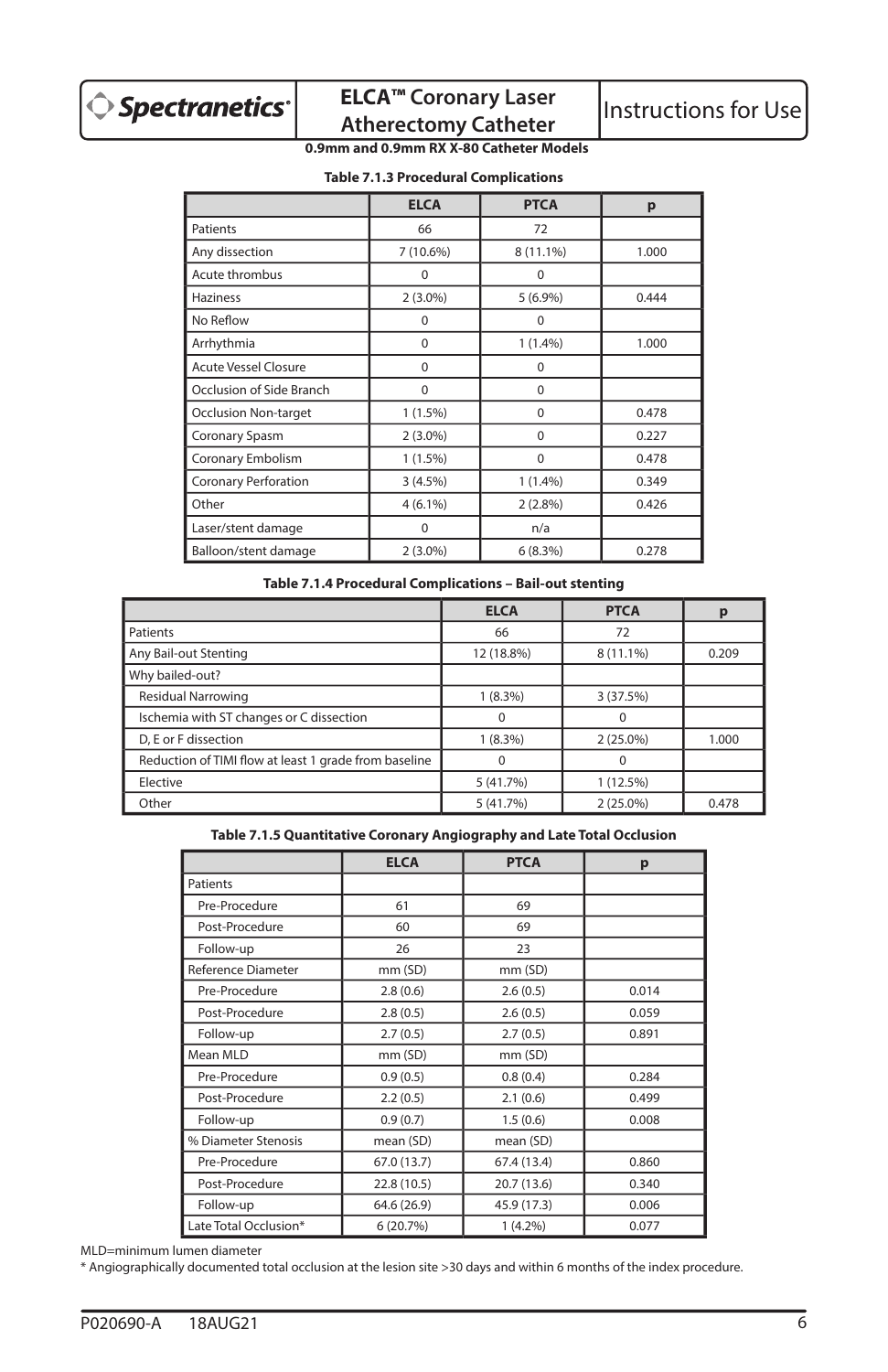

# **ELCA™ Coronary Laser ELCA<sup>™</sup> Coronary Laser** Instructions for Use<br>Atherectomy Catheter Instructions for Use

# **0.9mm and 0.9mm RX X-80 Catheter Models**

### **Table 7.1.6 Anginal Functional Class**

|                    | <b>ELCA</b> | <b>PTCA</b> |       |
|--------------------|-------------|-------------|-------|
|                    |             |             | p     |
| <b>Baseline</b>    |             |             |       |
| No angina          | $2(3.0\%)$  | $2(2.8\%)$  |       |
| Class <sub>1</sub> | 10 (15.2%)  | 12 (16.7%)  |       |
| Class II           | 13 (19.7%)  | 20 (27.8%)  | 0.820 |
| Class III          | 20 (30.3%)  | 18 (25.0%)  |       |
| Class IV           | 21 (31.8%)  | 20 (27.8%)  |       |
| Month 1            |             |             |       |
| No angina          | 32 (53.3%)  | 42 (60.0%)  |       |
| Class <sub>1</sub> | 19 (31.7%)  | 17 (24.3%)  |       |
| Class II           | $3(5.0\%)$  | $5(7.1\%)$  | 0.819 |
| Class III          | $3(5.0\%)$  | 4 (5.7%)    |       |
| Class IV           | $3(5.0\%)$  | 2(2.9%)     |       |
| Month 6            |             |             |       |
| No angina          | 30 (52.6%)  | 35 (58.3%)  |       |
| Class I            | 11 (19.3%)  | 15 (25.0%)  |       |
| Class II           | 10 (17.5%)  | $5(8.3\%)$  | 0.133 |
| Class III          | $5(8.8\%)$  | $1(1.7\%)$  |       |
| Class IV           | $1(1.8\%)$  | 4(6.7%)     |       |
| Month 9            |             |             |       |
| No angina          | 35 (62.5%)  | 34 (58.6%)  |       |
| Class I            | 10 (17.9%)  | 13 (22.4%)  |       |
| Class II           | 7 (12.5%)   | 6 (10.3%)   | 0.964 |
| Class III          | $3(5.4\%)$  | 4(6.9%)     |       |
| Class IV           | $1(1.8\%)$  | 1(1.7%)     |       |

### **Table 7.1.7 CEC Adjudicated Clinical Endpoints through 30 Days**

|                       | <b>ELCA</b> | <b>PTCA</b> | p     |  |  |  |
|-----------------------|-------------|-------------|-------|--|--|--|
| Through Discharge:    |             |             |       |  |  |  |
| Patients with Data    | 66          | 72          |       |  |  |  |
| CABG                  | $2(3.0\%)$  | $\Omega$    | 0.137 |  |  |  |
| PCI                   | $1(1.5\%)$  | $\Omega$    | 0.295 |  |  |  |
| Death                 | $2(3.0\%)$  | $\Omega$    | 0.137 |  |  |  |
| Myocardial Infarction | 11 (16.7%)  | 4 (5.6%)    | 0.036 |  |  |  |
| Non-Q-wave MI         | $9(13.6\%)$ | $3(4.2\%)$  |       |  |  |  |
| Target Vessel Revasc. | $2(3.0\%)$  | 0           | 0.137 |  |  |  |
| <b>MACE</b>           | 12 (18.2%)  | 4 (5.6%)    | 0.021 |  |  |  |
| Through 30 Days:      |             |             |       |  |  |  |
| Patients with Data:   | 4765        | 5572        |       |  |  |  |
| CABG                  | $2(3.0\%)$  | $2(2.8\%)$  | 0.930 |  |  |  |
| PCI                   | $2(3.0\%)$  | 1(1.4%)     | 0.509 |  |  |  |
| Death                 | $2(3.0\%)$  | $\Omega$    | 0.137 |  |  |  |
| Myocardial Infarction | 13 (19.7%)  | 5 (6.9%)    | 0.026 |  |  |  |
| Non-Q-wave MI         | 11 (16.6%)  | 4 (5.5%)    |       |  |  |  |
| Target Vessel Revasc. | 3(4.5%)     | 3 (4.2%)    | 0.913 |  |  |  |
| MACE                  | 14 (21.2%)  | 7 (9.7%)    | 0.061 |  |  |  |

### **Table 7.1.8 Investigator-Indicated Clinical Endpoints at Discharge**

|                       | <b>ELCA</b> | <b>PTCA</b> |       |
|-----------------------|-------------|-------------|-------|
| Patients with Data    | 66          | 72          |       |
| CABG                  | $2(3.0\%)$  |             | 0.227 |
| <b>PCI</b>            | $1(1.5\%)$  |             | 0.478 |
| Death                 | $2(3.0\%)$  |             | 0.227 |
| Myocardial Infarction | $2(3.0\%)$  | $2(2.8\%)$  | 1.000 |
| Target Vessel Revasc. | $3(4.6\%)$  |             | 0.107 |
| MACE                  | 5 (7.6%)    | $2(2.8\%)$  | 0.259 |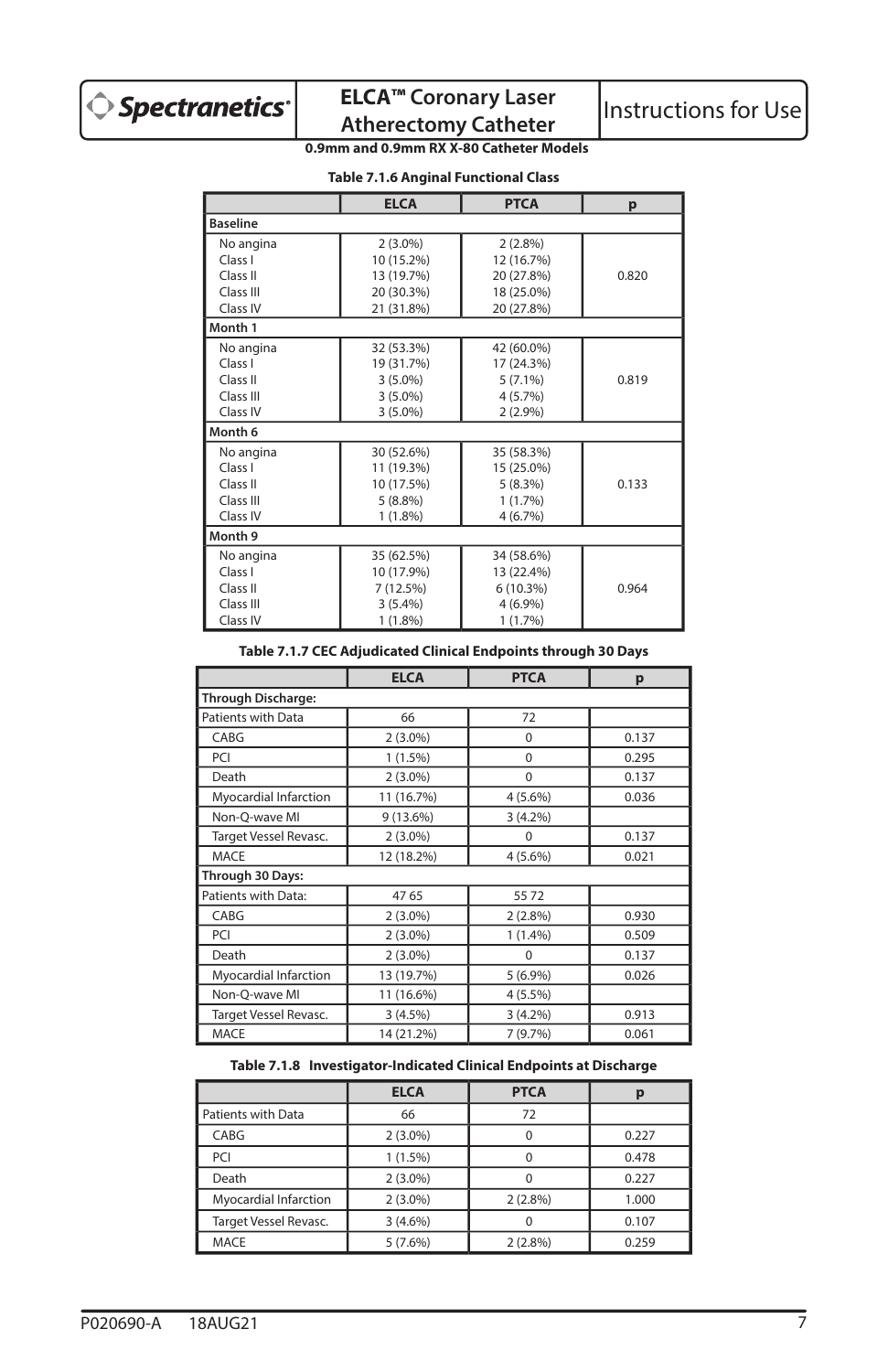

# **ELCA™ Coronary Laser ELCA<sup>T</sup> Coronary Laser** | Instructions for Use<br>Atherectomy Catheter | Instructions for Use

### **0.9mm and 0.9mm RX X-80 Catheter Models**

| Table 7.1.9 CEC Adjudicated Clinical Endpoints through 6 and 9 Months |  |  |
|-----------------------------------------------------------------------|--|--|
|-----------------------------------------------------------------------|--|--|

|                          | <b>ELCA</b> | <b>PTCA</b> | p     |
|--------------------------|-------------|-------------|-------|
| <b>Through 6 Months:</b> |             |             |       |
| Patients with Data       | 60          | 66          |       |
| CABG                     | 6(9.7%)     | 4 (5.9%)    | 0.406 |
| <b>PCI</b>               | 15 (25.3%)  | 9 (13.7%)   | 0.082 |
| Death                    | $2(3.2\%)$  | $1(1.5\%)$  | 0.491 |
| Myocardial Infarction    | 13 (19.7%)  | 5(6.9%)     | 0.026 |
| Non-Q-wave MI            | 11 (16.6%)  | $4(5.5\%)$  |       |
| Target Vessel Revasc.    | 18 (29.8%)  | 13 (19.6%)  | 0.151 |
| MACE                     | 24 (38.1%)  | 18 (26.5%)  | 0.093 |
| Through 9 Months:        |             |             |       |
| Patients with Data:      | 59          | 65          |       |
| CABG                     | 6(9.7%)     | 5(7.5%)     | 0.615 |
| PCI                      | 18 (30.7%)  | 14 (22.0%)  | 0.185 |
| Death                    | 4(6.6%)     | $1(1.5\%)$  | 0.142 |
| Myocardial Infarction    | 13 (19.7%)  | 6(8.5%)     | 0.050 |
| Non-O-wave MI            | 11 (16.6%)  | $5(6.9\%)$  |       |
| Target Vessel Revasc.    | 21 (35.2%)  | 19 (29.6%)  | 0.352 |
| MACE                     | 28 (45.1%)  | 25 (37.6%)  | 0.198 |

### **7.2 COMPARISON OF ELCA AND PTCA PRIOR TO BRACHYTHERAPY**

The following data has been reported by the investigators participating in the Washington Radiation for In-Stent Restenosis Trial (WRIST). Patient data presented in the following tables were compiled from WRIST, Long WRIST (long in-stent restenosis lesions 36-80mm), the γ radiation registries including Long WRIST High Dose (long in-stent restenosis lesions 36-80mm using 18 Gy at 2mm), Plavix WRIST (6 months Clopidogrel therapy post coronary intervention and radiation), Compassionate WRIST (intracoronary localized radiation compassionate protocol for prevention of recurrence of restenosis) and WRIST X-over group (patients who initially failed placebo therapy and were subsequently treated with radiation). All WRIST studies were conducted under an IDE following patient informed consent and were independently monitored.

Analysis: To make a direct comparison of outcomes between PTCA and ELCA prior to Ir192 brachytherapy for in-stent restenosis, the data analysis was restricted to patients treated with PTCA+Ir192 and ELCA+Ir192. Comparisons between continuous variables were made with a 2-sided T-test and between dichotomous variables with a 2-sided continuity-corrected chi-squared test. A value of p<.05 was considered significant.

Baseline characteristics were similar between the two groups, with a trend toward more LCX lesions treated in the PTCA+Ir192 group, but no significant differences in lesion characteristics were evident.

|                     | PTCA+Ir192     | ELCA+Ir192     | p     |
|---------------------|----------------|----------------|-------|
| Age (years)         | $60 \pm 12$    | $63 \pm 11$    | 0.100 |
| Males               | 52<br>(75%)    | (68%)<br>68    | 0.688 |
| Smoking             | (64%)<br>44    | 68<br>(68%)    | 0.921 |
| Hypertension        | 44<br>(64%)    | 72<br>(72%)    | 0.628 |
| <b>Diabetes</b>     | 21<br>(30%)    | 41<br>(41%)    | 0.465 |
| Hypercholester.     | 52<br>(75%)    | 75<br>(75%)    | 0.992 |
| Unstable Angina     | 55<br>(80%)    | 82<br>(82%)    | 0.985 |
| Previous MI         | (58%)<br>40    | 55<br>(55%)    | 0.975 |
| Previous CABG       | 54<br>(78%)    | 70<br>(70%)    | 0.596 |
| Multivessel disease | 53<br>(77%)    | 63<br>(63%)    | 0.223 |
| Prior restenosis    | 35<br>(51%)    | 67<br>(67%)    | 0.145 |
| LVEF                | $0.47 \pm 0.1$ | $0.45 \pm 0.1$ | 0.203 |
| $n =$               | 69             | 100            |       |

#### **Table 7.2.1 Baseline Characteristics\***

\*PTCA = percutaneous transluminal coronary angioplasty, Ir = Iridium, ELCA = excimer laser coronary angioplasty, MI = myocardial infarction, CABG = coronary artery bypass grafting, LVEF = left ventricular ejection fraction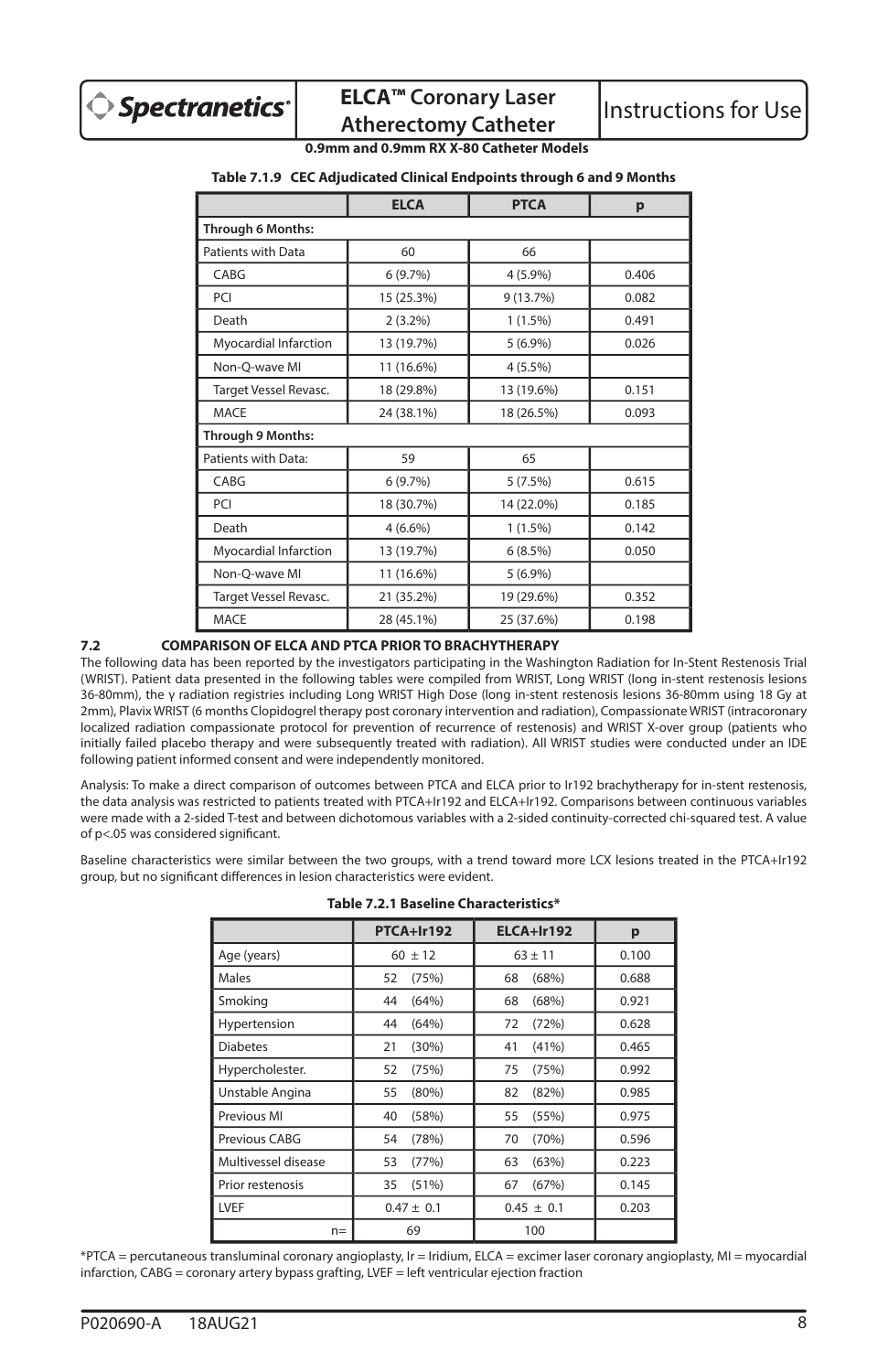

# **ELCA™ Coronary Laser ELCA<sup>T</sup> Coronary Laser** | Instructions for Use<br>Atherectomy Catheter | Instructions for Use

### **0.9mm and 0.9mm RX X-80 Catheter Models**

### **Table 7.2.2 Lesion Characteristics and Procedural Details\***

|                            | PTCA+Ir192      | ELCA+Ir192       | p     |
|----------------------------|-----------------|------------------|-------|
| Culprit vessel             |                 |                  |       |
| LAD                        | 8<br>(12%)      | 19<br>(19%)      | 0.559 |
| <b>LCX</b>                 | (31%)<br>21     | (15%)<br>15      | 0.086 |
| <b>RCA</b>                 | 19<br>(27%)     | (26%)<br>26      | 0.999 |
| <b>SVG</b>                 | (25%)<br>17     | (38%)<br>38      | 0.254 |
| Type B <sub>2</sub> /C     | (52%)<br>36     | (37%)<br>37      | 0.198 |
| Lesion length mm           | $24 \pm 11$     | $25 \pm 11.4$    | 0.568 |
| Ref Vess Dia mm            | $3.3 + 0.6$     | $3.4 + 0.9$      | 0.387 |
| Dose (Gy)                  | $14.3 \pm 0.7$  | $14.4 \pm 0.5$   | 0.309 |
| Proc. Success <sup>+</sup> | 69<br>$(100\%)$ | $(100\%)$<br>100 | 1.000 |
| Complications              | (9% )<br>6      | (6%)<br>6        | 0.935 |
| $n =$                      | 69              | 100              |       |

\*PTCA = percutaneous transluminal coronary angioplasty, Ir = Iridium, ELCA = excimer laser coronary angioplasty, LAD = left anterior descending artery, LCX = left circumflex artery, RCA = right coronary artery, SVG = saphenous vein graft, B2/C = modified AHA/ACC Lesion Classification Score, mm = millimeter, Gy = gray

†Procedure success defined as <50% stenosis without major in-hospital complications (death, myocardial infarction, or coronary artery bypass surgery).

Angiographic analysis was reported for approximately half of the patients treated in the two groups.

|                          | PTCA+Ir192    | ELCA+Ir192    | p     |
|--------------------------|---------------|---------------|-------|
| <b>Ref Dia mm</b>        |               |               |       |
| Pre                      | $2.9 + 0.6$   | $2.7 + 0.6$   | 0.146 |
| Post                     | $2.9 \pm 0.6$ | $2.8 \pm 0.5$ | 0.434 |
| F-Up                     | $2.9 \pm 0.6$ | $3 \pm 0.6$   | 0.466 |
| MLD mm                   |               |               |       |
| Pre                      | $1.2 \pm 0.5$ | $0.9 \pm 0.6$ | 0.018 |
| Post                     | $2 \pm 0.5$   | $1.9 \pm 0.5$ | 0.382 |
| F-Up                     | $1.9 \pm 0.9$ | $1.6 \pm 0.9$ | 0.146 |
| DS%                      |               |               |       |
| Pre                      | $57 \pm 20$   | $66 \pm 20$   | 0.051 |
| Post                     | $30 \pm 12$   | $33 \pm 12$   | 0.275 |
| F-Up                     | $36 \pm 20$   | $46 \pm 25$   | 0.052 |
| Late Loss mm             | $0.2 \pm 0.7$ | $0.3 \pm 0.8$ | 0.556 |
| Loss index               | $0.4 \pm 1.4$ | $0.2 \pm 0.8$ | 0.458 |
| <b>Binary Restenosis</b> | 18 (53%)      | 29 (64%)      | 0.726 |
| $n =$                    | 34            | 45            |       |

\*PTCA = percutaneous transluminal coronary angioplasty, Ir = Iridium, ELCA = excimer laser coronary angioplasty, Ref Dia = reference diameter, mm = millimeter, MLD = minimum luminal diameter, DS% = percent diameter stenosis, Late Loss defined as the change in the lesion MLD from the final to the follow-up angiogram. Loss Index (within the lesion) defined as late loss/acute gain. Binary Restenosis (at follow-up, 4-8 months angiogram after treatment) defined as ≥50% diameter narrowing within the segment including the stent and its edges (within 5 mm).

Clinical outcomes appear to be similar between the two groups. Overall TLR, TVR, and MACE rates were very similar between the two groups. More Late Total Occlusions (LTO) were observed in the PTCA+Ir192 group.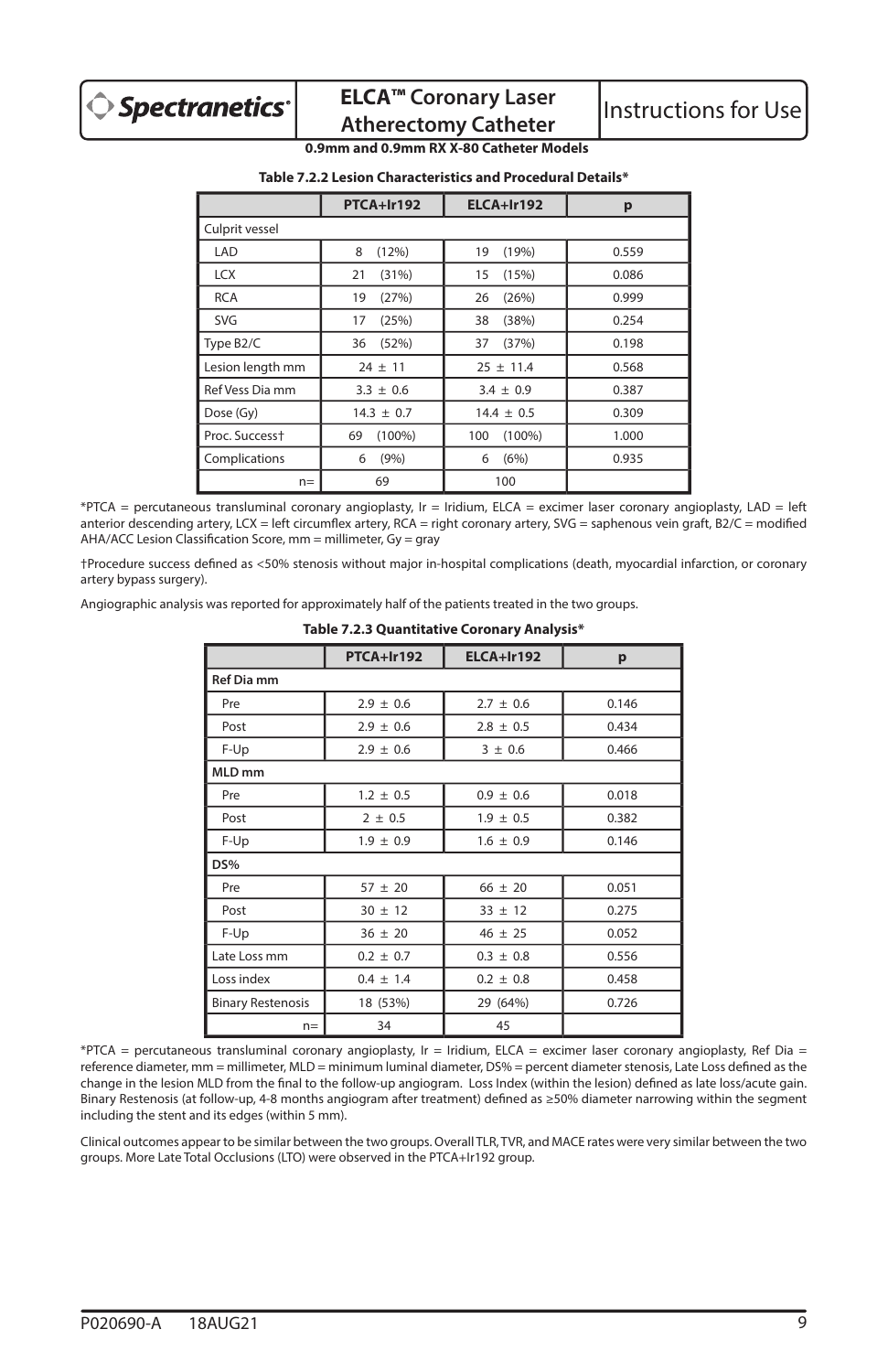

### **0.9mm and 0.9mm RX X-80 Catheter Models**

|             |       | PTCA+Ir192 | ELCA+Ir192 | p     |
|-------------|-------|------------|------------|-------|
| 30 days     |       |            |            |       |
| <b>MACE</b> |       | 1(1%)      | 2(2%)      | 0.948 |
| 6 months    |       |            |            |       |
| Death       |       | 1(1%)      | 5(5%)      | 0.403 |
| OMI         |       | $0(0\%)$   | 2(2%)      | 0.514 |
| <b>NQMI</b> |       | 9 (13%)    | 18 (18%)   | 0.515 |
| <b>TLR</b>  |       | 13 (19%)   | 16 (16%)   | 0.784 |
| <b>TVR</b>  |       | 23 (33%)   | 25 (25%)   | 0.314 |
| <b>PTCA</b> |       | 21 (30%)   | 22 (22%)   | 0.290 |
| CABG        |       | 9 (13%)    | 8 (8%)     | 0.418 |
| <b>LTO</b>  |       | 6 (9%)     | $1(1\%)$   | 0.019 |
| <b>MACE</b> |       | 24 (35%)   | 29 (29%)   | 0.530 |
|             | $n =$ | 69         | 100        |       |

#### **Table 7.2.4 Clinical Outcomes\***

\*PTCA = percutaneous transluminal coronary angioplasty, Ir = Iridium, ELCA = excimer laser coronary angioplasty, MACE = major adverse cardiac events (death, Q-wave MI or TVR), QMI = Q-wave myocardial infarction, NQMI = non-Q-wave MI, TLR = target lesion revascularization, TVR = target vessel revascularization, CABG = coronary artery bypass grafts, LTO = late total occlusion.

Death defined as all-cause mortality.QMI or NQMI defined as a total creatinine kinase elevation ≥2x normal value and/or elevated creatinine kinase MB fraction ≥20 ng/ml with or without new pathological q waves (>.04 sec) in two or more contiguous leads.

TVR and TLR as characterized by repeat percutaneous intervention (PTCA) or CABG involving the treated vessel, driven clinical signs of ischemia in the presence of angiographic restenosis.

Late total occlusion defined as angiographically documented total occlusion at the lesion site>30 days and within 6 months of the index procedure.

### **8. Individualization of Treatment**

The risks and benefits described above should be carefully considered for each patient before use of ELCA.

Patient selection and clinical techniques should be conducted according to instructions provided in Section 2., "Indications for Use," Section 7, "Clinical Studies," and Section 12, "Directions for Use."

#### **References**

- 1. Textbook of Interventional Cardiology. Topol, E.J. Editor, 4th Edition: 2003, Chapter 31 Laser, Topaz, O., pp 675-703.
- 2. Excimer Laser Revascularisation: Current Indications, Applications and Techniques. Topaz, O., Lasers in Medical Science: 2001: Vol. 16, pp 72-77.
- 3. Effectiveness of Excimer Laser Coronary Angioplasty in Acute Myocardial Infarction or in Unstable Angina Pectoris. Topaz, O. et al. American Journal of Cardiology: Apr 1, 2001: Vol. 87, pp 849-855.
- 4. Application of Excimer Laser Angioplasty in Acute Myocardial Infarction. Topaz, O. et al, Lasers in Surgery and Medicine: 2001: Vol. 29, pp 185-192.
- 5. Rescue Excimer Laser Angioplasty in Patients with Acute Myocardial Infarction The CARMEL Study. Topaz, O. et al. (manuscript on file and currently under review for publication)
- 6. Excimer Laser Assisted Coronary Angioplasty for Lesions Containing Thrombus. Estella, P. et al. Journal of the American College of Cardiology: June 1993: Vol. 21: No. 7, pp 1550-1556.
- 7. Laser Angioplasty and Laser-Induced Thrombolysis in Revascularization of Anomalous Coronary Arteries. Shah, R. et al. Journal of Invasive Cardiology: 2002: Vol. 14, pp 180-186.
- 8. Laser-Facilitated Thrombectomy: A New Therapeutic Option for Treatment of Thrombus-Laden Lesions. Dahm, J. et al. Catheterization and Cardiovascular Interventions: 2002: Vol. 56, pp 365-372.
- 9. Comparison of Effectiveness of Excimer Laser Angioplasty in Patients with Acute Coronary Syndromes in Those With versus – Those Without Normal Left Ventricular Function. Topaz, O. et al. American Journal of Cardiology: 2003: Vol. 91, pp 797-802.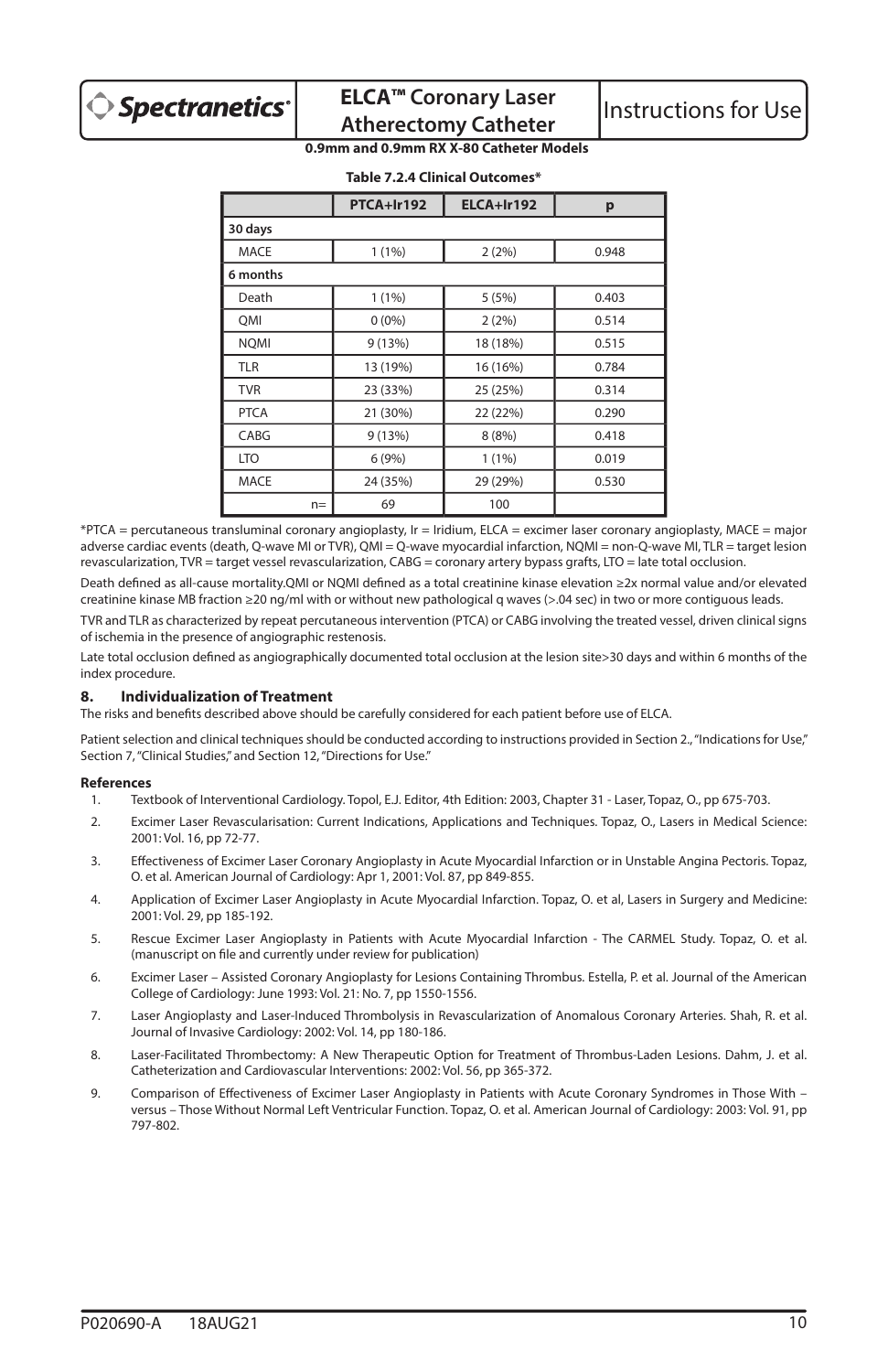

**0.9mm and 0.9mm RX X-80 Catheter Models**

### **9. Operator's Manual**

The devices described in this document can be operated within the following energy ranges on the CVX-300® Excimer Laser System or the Philips Laser System:

| <b>Device</b><br><b>Description</b> | Model No. | <b>Fluence</b> | <b>Repetition</b><br>Rate | <b>Laser On/Off</b><br>Time (sec) |
|-------------------------------------|-----------|----------------|---------------------------|-----------------------------------|
| <b>ELCA OTW Catheters</b>           |           |                |                           |                                   |
| $0.9$ mm $X-80$                     | 110-002   | $30 - 80$      | $25 - 80$                 | 10/5                              |
| <b>ELCA RX Catheters</b>            |           |                |                           |                                   |
| $0.9$ mm $X-80$                     | 110-004   | $30 - 80$      | $25 - 80$                 | 10/5                              |

### **Table 9.1 Energy Parameters**

Recommended calibration settings: 45 Fluence, 25 Hz.

### **10. How Supplied**

### **10.1 Sterilization**

**For single use only.** Do not re-sterilize and/or reuse.

The Spectranetics laser catheters are supplied sterile. Sterility is guaranteed only if the package is unopened and undamaged.

### **10.2 Inspection Prior to Use**

Before use, visually inspect the sterile package to ensure that seals have not been broken. All equipment to be used for the procedure, including the catheter, should be examined carefully for defects. Examine the laser catheter for bends, kinks or other damage. Do not use if it is damaged.

### **11. Compatibility**

The Spectranetics excimer laser catheter is designed and intended to be used exclusively with the Spectranetics CVX-300® Excimer Laser System or the Philips Laser System. Distal Tip



### **Figure 3 (not to scale)**

Do not use in combination with any other laser system.

Guidewire Compatibility

See Catheter Specification Table in Section 1.

### **12. Directions for Use**

### **Procedure Set-Up**

Some or all of the following additional materials, which are not included in the laser catheter package, may be required for the procedure (these are single use items only—do not resterilize or reuse):

• Femoral guiding catheter(s) in the appropriate size and configuration to select the coronary artery

- Hemostatic valve(s)
- Sterile normal saline
- Standard contrast media
- 0.014" quidewires

Turn on the laser unit. For the CVX-300®, verify that the number 38 is displayed on the panel at start up. This ensures the proper software version, 3.8, is installed on the CVX-300®.

#### **CAUTION: If 38 is not displayed at start up for the CVX-300®, do NOT use catheter and contact Spectranetics Field Service immediately.**

Using sterile technique, open the sterile package. Remove the packaging wedges from the tray and gently lift the laser catheter from the tray while supporting the black laser connector, also known as the proximal end, proximal coupler, or proximal connector. Please note that the proximal end of the laser catheter connects only to the laser system, and is not meant to have any patient contact.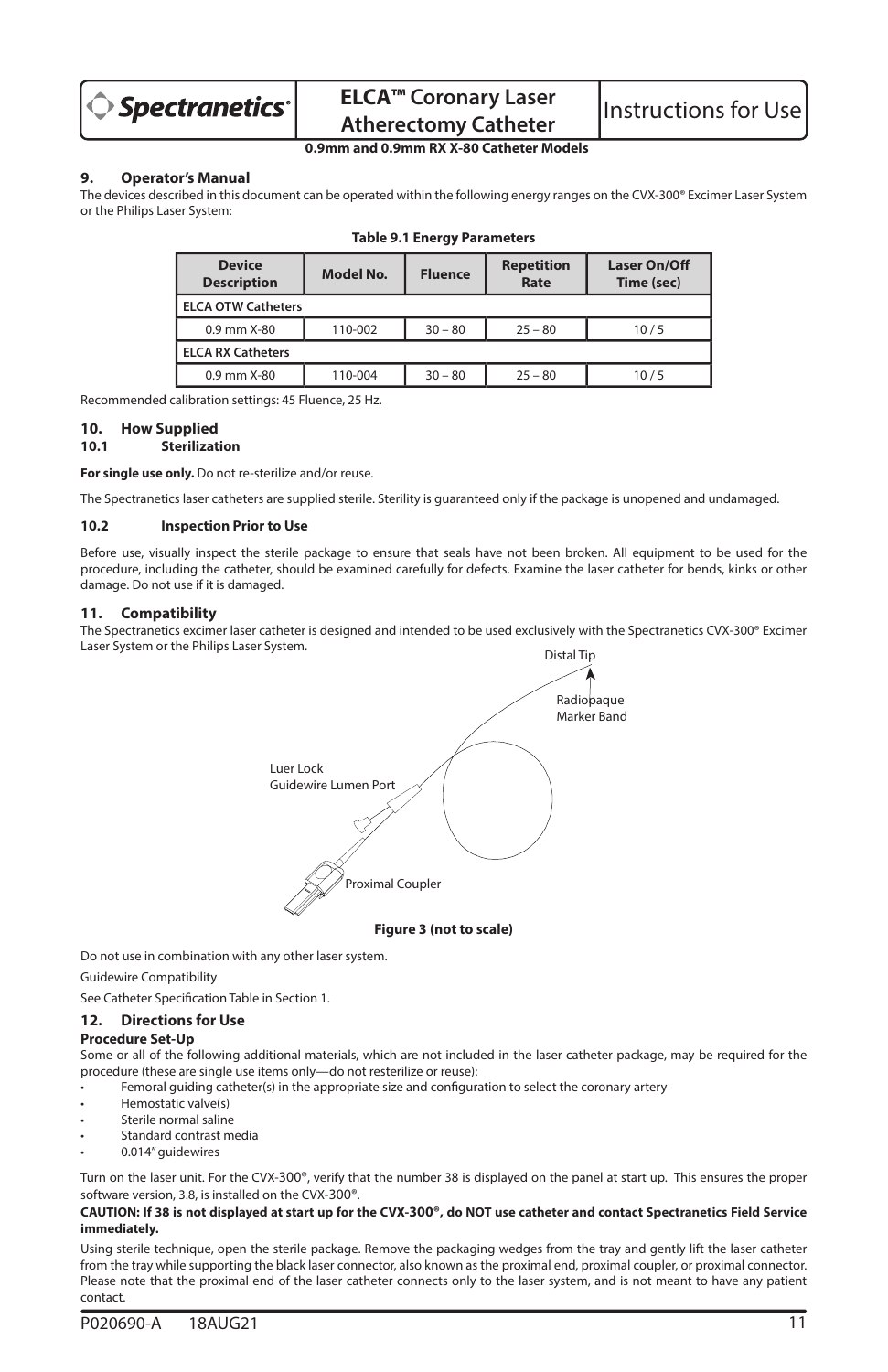

# **ELCA™ Coronary Laser ELCA<sup>T</sup> Coronary Laser** |<br>Atherectomy Catheter | Instructions for Use

### **0.9mm and 0.9mm RX X-80 Catheter Models**

Connect the proximal end of the laser catheter to the laser system, and position the laser catheter in the laser system extension pole or catheter retainer. Calibrate the laser catheter following the instructions provided in the CVX-300® Excimer Laser System; Operator's Manual (7030-0035 or 7030-0068) or the Philips Laser System Operator's Manual (P018730).

### **Clinical Technique**

- 1. Use standard Percutaneous Seldinger Technique to insert an appropriate size introducer to accommodate the guiding catheter, into the common femoral artery in a retrograde fashion. Heparinize intravenously using the PTCA protocol for heparinization. Periodic measurement of activated clotting time (ACT greater than 300 seconds) during the procedure will assist in maintaining optimum anticoagulation levels.
- 2. Introduce an appropriately sized guide catheter using the information provided in Table 1.1 or 1.2 (left or right depending on the target coronary artery) using a standard 0.038" guidewire.
- 3. Perform baseline angiography by injecting contrast medium through the guiding catheter. Obtain images in multiple projections, delineating anatomical variations and morphology of the lesion(s) to be treated.
- 4. Introduce a 0.014" (or smaller) guidewire to the coronary arteries via the guiding catheter. Cross the target lesion with the guidewire.
- 5. Size the laser catheter appropriately:

|  | <b>Table 12.1 Recommended Sizing</b> |  |
|--|--------------------------------------|--|
|--|--------------------------------------|--|

| <b>Catheter Size</b> | <b>Reference Vessel Diameter</b> |
|----------------------|----------------------------------|
| $0.9$ mm             | $> 20$ mm                        |

6. Inject 5-10cc of heparinized saline or Lactated Ringer's solution through the laser catheter to flush the guidewire lumen. Attach a rotating hemostatic valve to the guidewire port into the guidewire lumen (See Figure 3). Introduce the distal tip of the Spectranetics laser catheter over the selected guidewire. Under fluoroscopic control, guide the laser catheter to the lesion. The laser catheter's radiopaque band marker indicates its position relative to the lesion.

#### **Note: During use within the body, similar to any device used for vascular intervention, always monitor Laser Catheter movement and the radiopaque tip marker position with fluoroscopy. The movement and rate of advancement of the catheter distal tip should correspond directly with the rate of advancement being applied to the proximal shaft of the catheter. If corresponding movement is not apparent, reassess the lesion morphology, the laser energy being applied and the status of support equipment prior to continued treatment.**

- 7. Insertion techniques (Bare Wiring)
	- a. Monitor the guidewire position within the vasculature under fluoroscopy.
	- b. Insert the guidewire into the laser catheter by introducing the proximal end of the guidewire into the distal tip of the laser catheter, and carefully advance the laser catheter, in small increments, to avoid kinking the guidewire. Grasp the guidewire as it exits the proximal guidewire port and maintain its position in the patient's circulatory system while advancing the laser catheter.
	- c. Loosen the hemostatic valve of the y-adapter being used in conjunction with the introducer inserted during step 1 above.
	- d. Carefully insert the laser catheter through the hemostatic valve of the y-adapter into the guide catheter and advance the laser catheter to the guide catheter distal tip while maintaining the guidewire position.
	- e. Reconfirm the guide catheter position in the ostium of the coronary artery with contrast media injection and fluoroscopy prior to advancing the laser catheter.
	- f. Advance the laser catheter to the lesion site while maintaining the guidewire position in the patient's circulatory system. Inject contrast medium solution through the guiding catheter to verify the positioning of the laser catheter under fluoroscopy.
- 8. Following confirmation of the laser catheter's position in contact with the target lesion and using normal saline or Lactated Ringer's solution:
	- a. Flush all residual contrast media from the guide catheter and in-line connectors.
	- b. Flush all residual contrast media from the lasing site and vascular structures adjacent to the lasing site, prior to activating the laser system.
	- c. Please refer to the Saline Infusion Protocol and perform saline flush and infusion per the instructions.
- 9. Depress the footswitch, activating the laser system, and slowly, less than 1 mm per second, advance the laser catheter allowing the laser energy to remove the desired material. Release the footswitch to deactivate the laser system.

#### **Note: Advancing the laser catheter through moderately calcified lesions may require more pulses of laser energy than fibrous atherosclerotic tissue.**

#### **Caution: The tip of the laser catheter should not pass beyond the tip of the guidewire during the procedure. Avoid pushing the laser catheter tip beyond the guidewire tip and/or withdrawing the guidewire inside the laser catheter.**

- 10. Pull back the laser catheter and inject contrast medium through the guiding catheter and examine the lesion via fluoroscopy.
- 11. Repeat steps 8 through 10 as needed to complete treatment.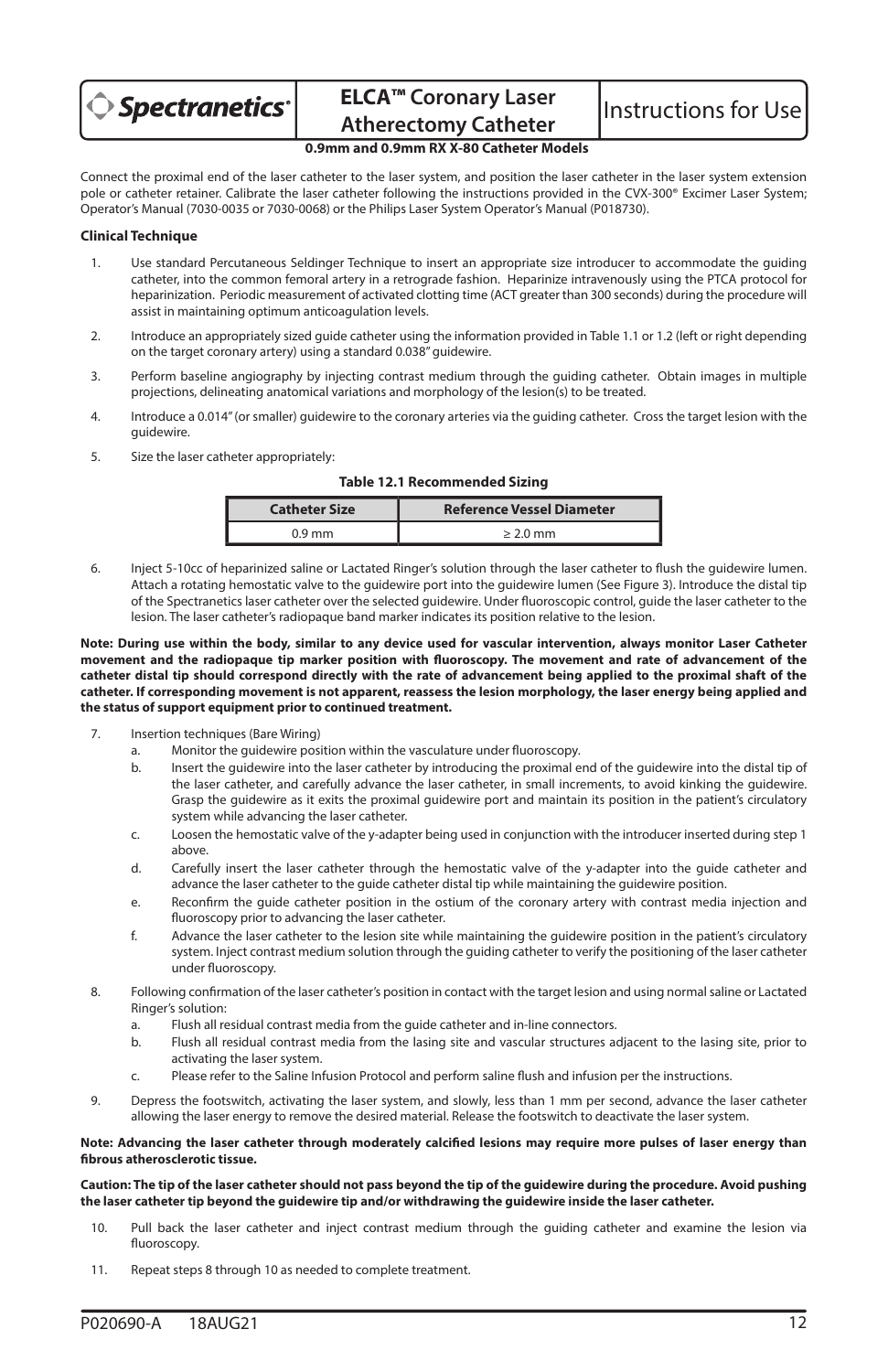

12. When withdrawing the laser catheter from the treated vessel, monitor the position of the guidewire in the vessel with fluoroscopy to avoid guidewire prolapse, and exercise care while exiting the hemostatic valve of the y-adapter with the distal tip of the laser catheter.

#### **Note: If the laser catheter is removed from the vessel for any reason, thoroughly clean the laser catheter outer surface and tip in heparinized saline to prevent blood from sticking. Blood remaining on the laser catheter may diminish the efficiency of the laser catheter.**

There is no need to remove the laser catheter from the patient in order to increase or decrease either the fluence or pulse repetition rate; as the laser catheter was previously calibrated. Refer to the CVX-300® Excimer Laser System Operator's Manual; (7030-0035 or 7030-0068) or the Philips Laser System Operator's Manual (P018730).

#### **Note: All patients should be monitored for blood pressure and heart rate during the procedure.**

13. Following laser atherectomy, perform follow-up angiography and balloon angioplasty, if needed.

# **RX ONLY**

- 14. The Rapid Exchange laser catheter has been specifically designed for compatibility with rapid device exchanges as needed during a single interventional surgery, done by the same surgical team. The Rapid Exchange laser catheter may be quickly removed from the patient's circulatory system, without removing the guidewire, as outlined below.
	- 1) Loosen the hemostatic valve.
	- 2) Hold the guidewire and hemostatic valve in one hand, while grasping the laser catheter outer surface in the other hand.
	- 3) Maintain the guidewire's position in the coronary artery by holding the guidewire stationary, and begin pulling the laser catheter out of the guiding catheter.

### **Note: Monitor the guidewire position under fluoroscopy during the exchange.**

- 4) Pull on the laser catheter withdrawing it until the opening in the guidewire lumen just exits the Y-adapter. Carefully and slowly withdraw the last 9 cm of the flexible, distal portion of the laser catheter off the guidewire while maintaining the guidewire's position across the lesion. Close the hemostatic valve.
- 5) Prepare the next laser catheter to be used, as previously described.
- 6) Again, insert the guidewire into the laser catheter by introducing the proximal end of the guidewire into the distal tip of the laser catheter. The proximal portion of the guidewire, that will be handled by the physician, will exit at the opening 9 cm from the distal tip.
- 7) Open the hemostatic valve and advance the laser catheter while maintaining guidewire position in the coronary artery. Be careful not to twist the laser catheter around the guidewire.
- 8) Advance the laser catheter to the guiding catheter tip. Continue the laser angioplasty procedure, using the previously described method.
- 15. Recommended pharmacology follow-up to be prescribed by the physician.

### **Excimer Laser Saline Infusion Protocol**

**NOTE: This technique requires two operators. It is recommended that the primary physician-operator advance the laser catheter and operate the laser system foot pedal. A scrub assistant should manage the saline infusion control syringe and (if appropriate) depress the fluoroscopy pedal.** 

- a. Before the laser procedure, warm a 500cc bag of 0.9% normal saline (NaCl) or lactated Ringer's solution to 37°C. It is not necessary to add heparin or potassium to the saline solution. Connect the bag of warmed saline to a sterile intravenous line and terminate the line at a port on a triple manifold.
- b. Cannulate the ostium of the coronary artery or bypass graft with an appropriate "large lumen" guide catheter in the usual fashion. It is recommended that the guide catheter **not** have side holes.
- c. Under fluoroscopic guidance, advance the laser catheter into contact with the lesion. If necessary, inject contrast to help position the tip of the laser catheter. If contrast appears to have become entrapped between the laser catheter tip and the lesion, the laser catheter may be retracted slightly (1-2 mm) to allow antegrade flow and contrast removal while flushing the system with saline. **(However, before lasing, ensure that the laser catheter tip is in contact with the lesion.)**
- d. Expel any residual contrast from the control syringe back into the contrast bottle. Clear the triple manifold of contrast by drawing up saline through the manifold into the control syringe.
- e. Remove the original control syringe from the manifold and replace it with a fresh 20cc luer-lock control syringe. This new 20cc control syringe should be primed with saline prior to connection to reduce the chance for introducing air bubbles. (Merit Medical and other vendors manufacture 20cc control syringes.)
- f. Flush all traces of blood and contrast from the manifold, connector tubing, y-connector, and guide catheter, with at least 20-30cc of saline (several syringes of saline). When this initial flushing is completed, refill the 20cc control syringe with saline.
- g. Under fluoroscopy, confirm that the tip of the laser catheter is **in contact** with the lesion (advance the laser catheter if necessary), but do **not** inject contrast.
- h. When the primary operator indicates that he/she is ready to activate the laser system, the scrub assistant should turn the manifold stopcock off to pressure and inject 10cc of saline as rapidly as possible (within 1-2 seconds). This bolus injection is to displace and/or dilute blood in the coronary tree down to the level of the capillaries and limit back-bleeding of blood into the laser ablation field.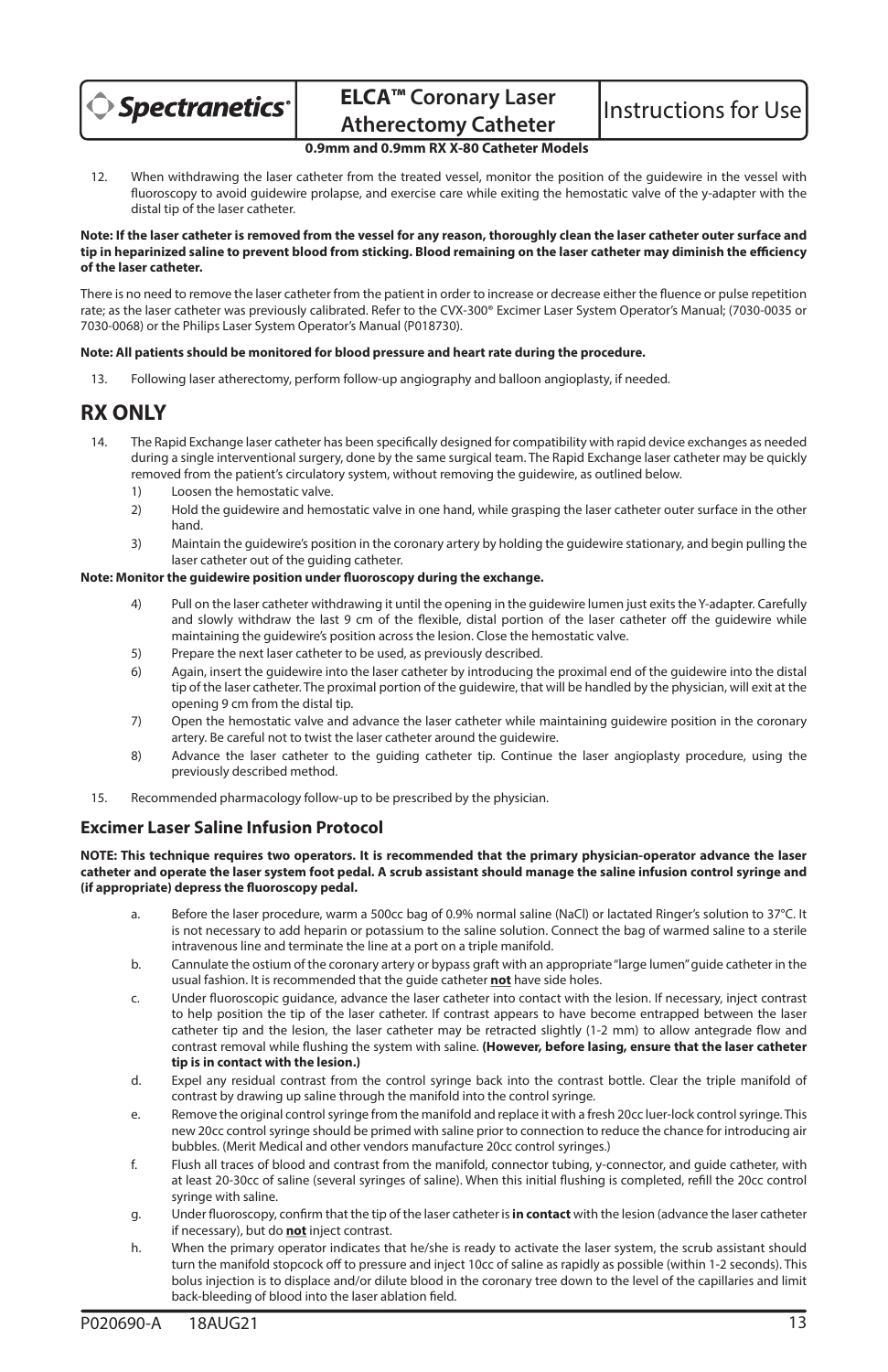

- i. After the injection of the initial 10cc bolus and without stopping the motion of injection, the scrub assistant should next slow down the rate of injection to 2-3cc/second. This portion of the saline infusion is to displace and/or dilute the antegrade blood flow entering the laser ablation field. **At the instant the scrub assistant slows down the injection rate, the primary operator should activate the excimer laser system by depressing the foot pedal and begin a lasing sequence.**
- The lasing sequence (train) should last for 2-10 seconds (maximum 10 seconds).
- k. Terminate the saline injection at the end of the lasing train. Turn the manifold stopcock back to pressure and refill the control syringe with 20cc of saline in preparation for the next lasing sequence.

### **NOTE: Any electrocardiographic changes induced by saline infusion should be permitted to resolve before repeating the sequence.**

- l. Each subsequent laser train should be preceded by a bolus of saline and performed with continuous saline infusion as described in steps h-k.
- m. If contrast is used to assess treatment results during the course of a laser treatment, repeat steps 4-7 prior to reactivation of the excimer laser system (before activating the laser as described in steps h-k).

### **13. Manufacturer's Information**

Manufacturer warrants that the ELCA Coronary Laser Atherectomy Catheter is free from defects in material and workmanship when used by the stated "Use By" date. Manufacturer's liability under this warranty is limited to replacement or refund of the purchase price of any defective unit of the ELCA Coronary Laser Atherectomy Catheter. Manufacturer will not be liable for any incidental, special, or consequential damages resulting from use of the ELCA Coronary Laser Atherectomy Catheter. Damage to the ELCA Coronary Laser Atherectomy Catheter caused by misuse, alteration, improper storage or handling, or any other failure to follow these Instructions for Use will void this limited warranty. **THIS LIMITED WARRANTY IS EXPRESSLY IN LIEU OF ALL OTHER WARRANTIES, EXPRESS OR IMPLIED, INCLUDING THE IMPLIED WARRANTY OF MERCHANTABILITY OR FITNESS FOR A PARTICULAR PURPOSE.** No person or entity, including any authorized representative or reseller of Manufacturer, has the authority to extend or expand this limited warranty and any purported attempt to do so will not be enforceable against the Manufacturer. This limited warranty covers only the ELCA Coronary Laser Atherectomy Catheter. Information on Manufacturer's warranty relating to the CVX-300® Excimer Laser System or Philips Laser System can be found in the documentation relating to that system.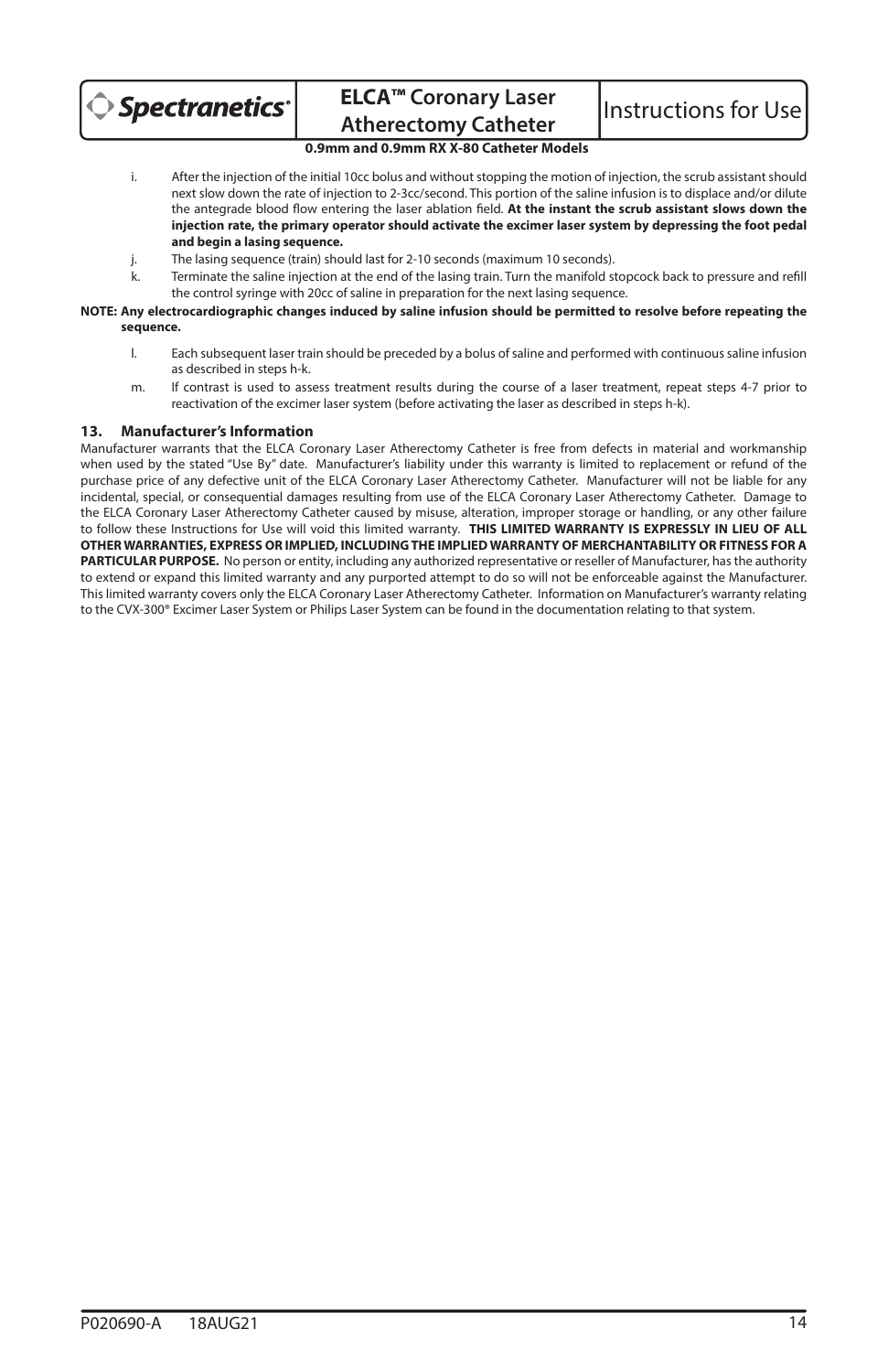| <b>ELCA™ Coronary Laser</b><br>$ \hat{\heartsuit}$ Spectranetics <sup>®</sup><br><b>Atherectomy Catheter</b> | Instructions for Use |
|--------------------------------------------------------------------------------------------------------------|----------------------|
|--------------------------------------------------------------------------------------------------------------|----------------------|

This page intentionally left blank